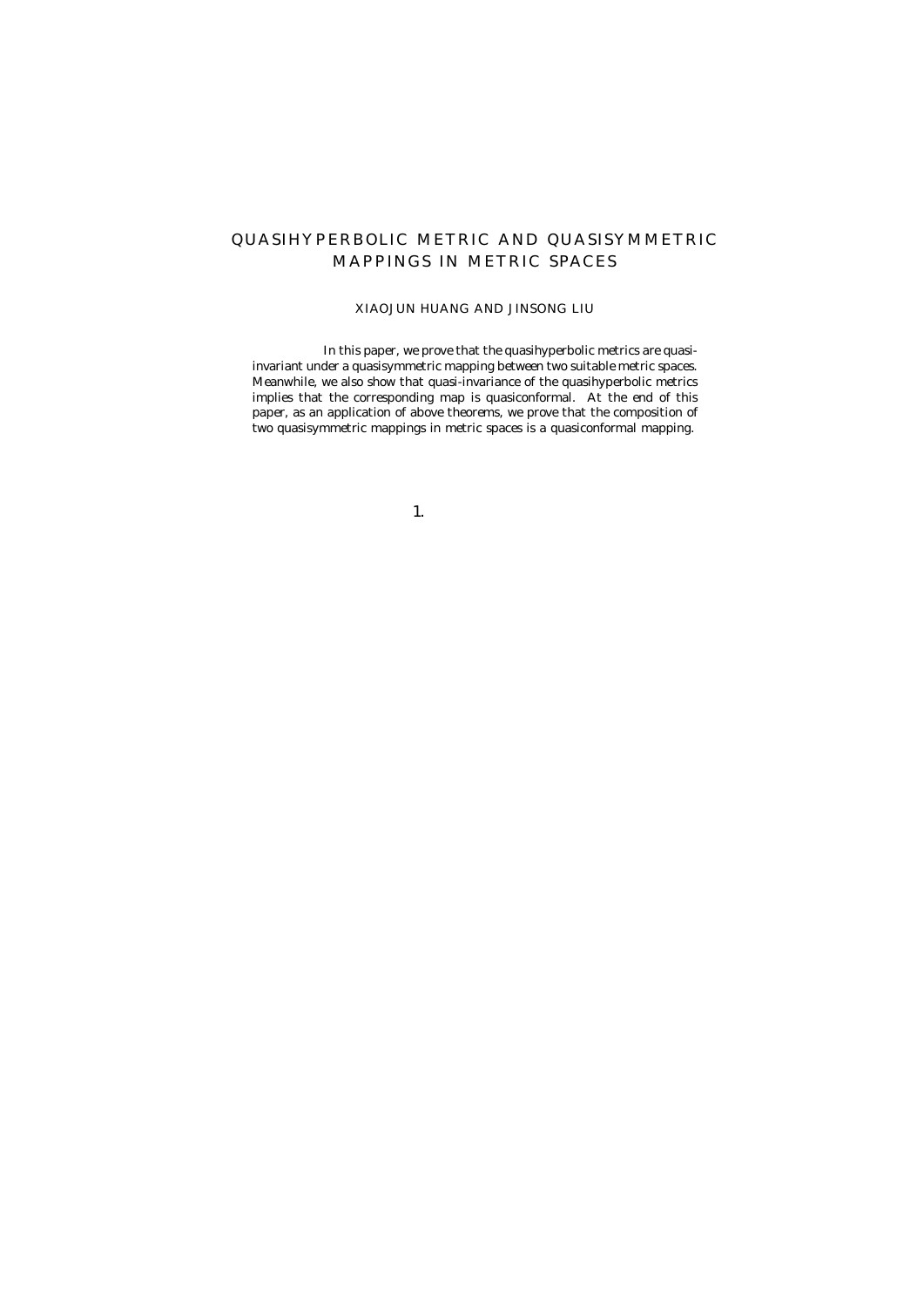XIAOJUN HUANG AND JINSONG LIU

where  $(1.2)$ 

 $L_f$ 

 $\overline{2}$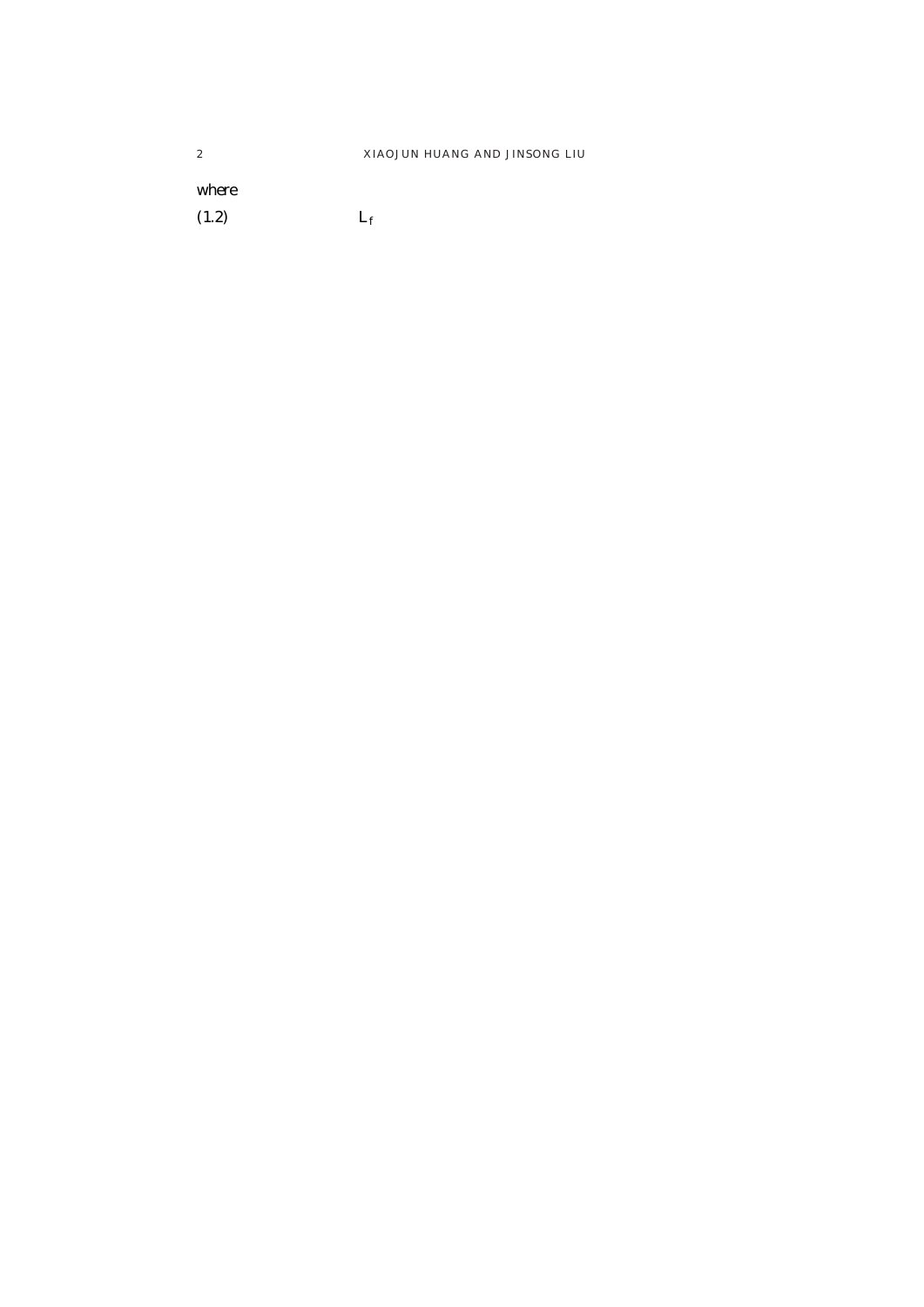QUASIHYPERBOLIC METRIC AND QUASISYMMETRIC MAPPINGS IN METRIC SPACES 3 In 1990, Väisälä studied quasiconformal mappings between in<sup>-</sup>nite-dimensional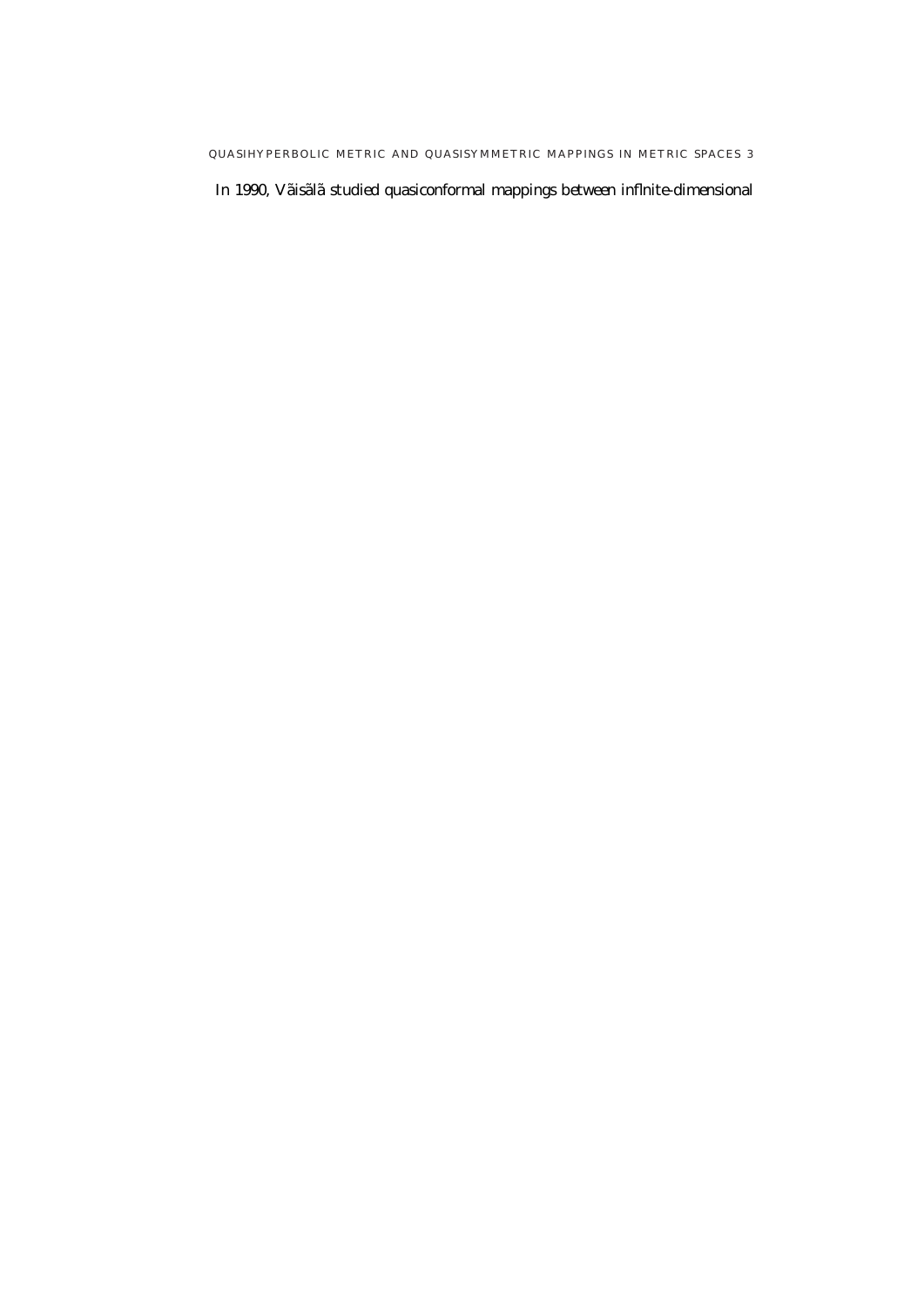Using the same assumptions as in Theorem 1.9, by combing Theorem 1.9 and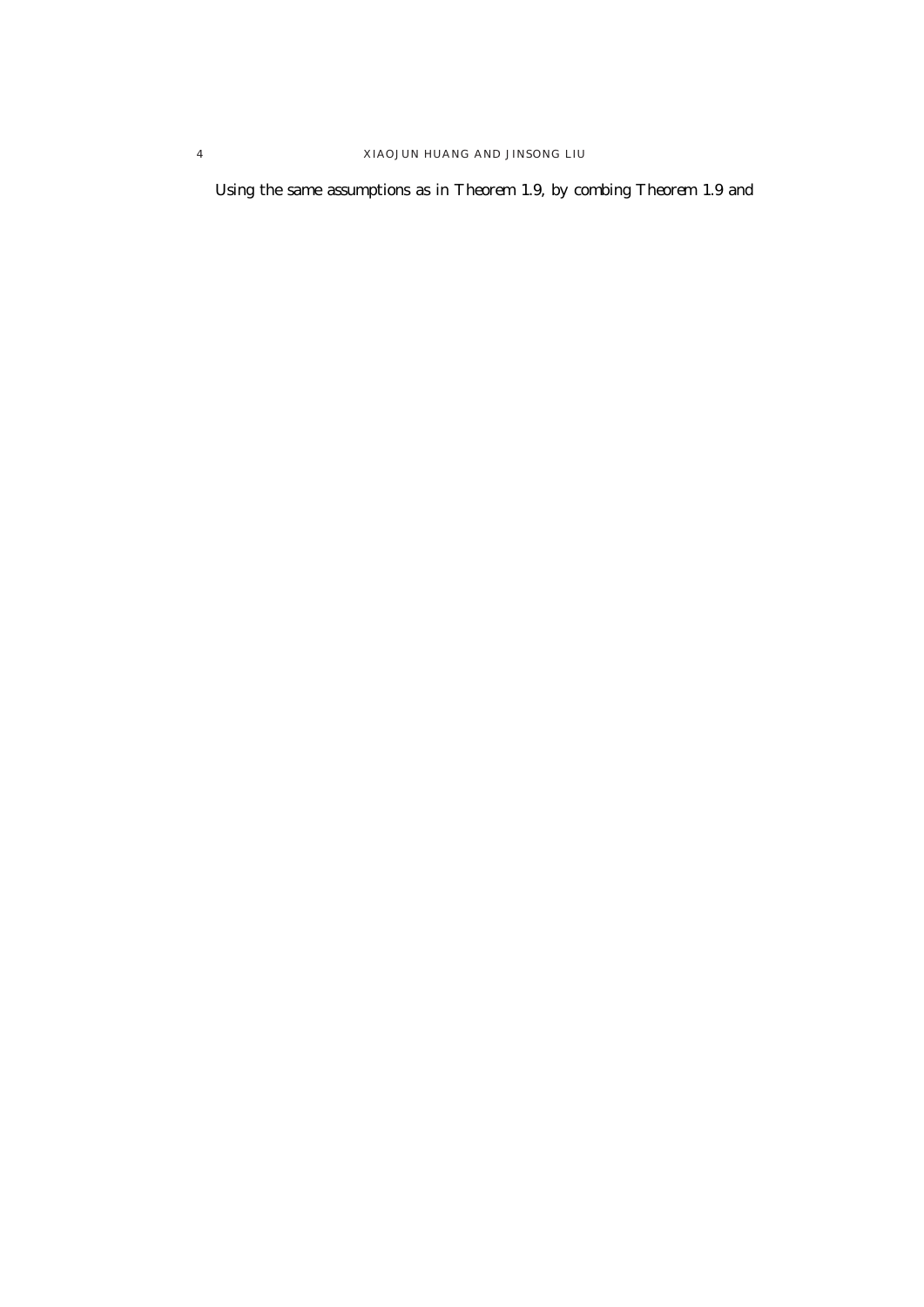De $\overline{a}$  nition 2.3. Let  $\degree$  be a recti $\overline{a}$  able curve in an open set  $G$  X. The quasihy*perbolic length* of  $\degree$  in *G* is  $\frac{z}{ds}$ 

$$
I_{qh}(^\circ) = \int_{0}^{L} \frac{ds}{t_G(x)}.
$$

The *quasihyperbolic distance* between x and y in G is de $\bar{c}$  and by  $\bar{Z}$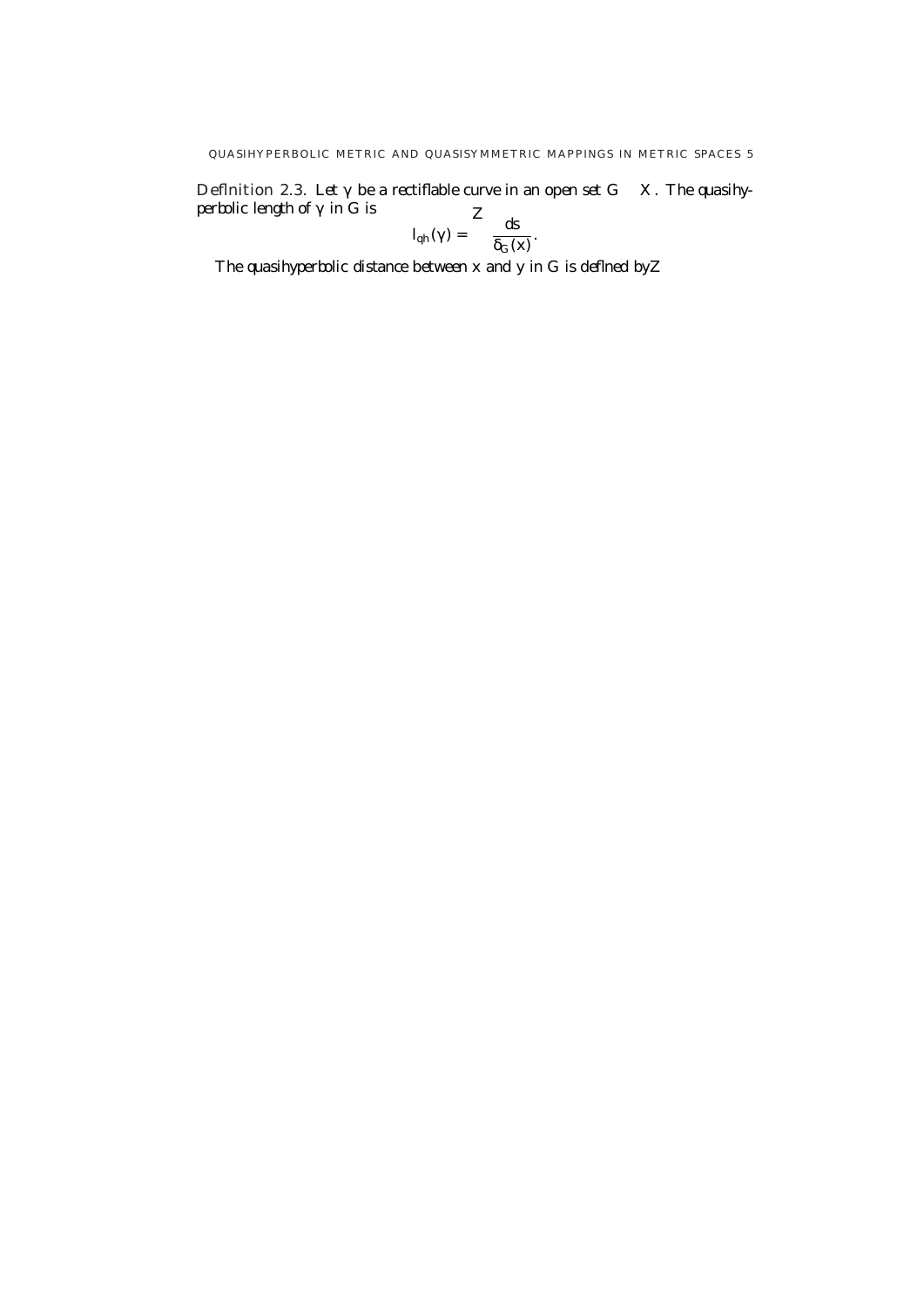Proof.

(1) By Observation 2.6, we know that  $G$  is recti $\bar{ }$  ably connected. For any recti<sup>-</sup>-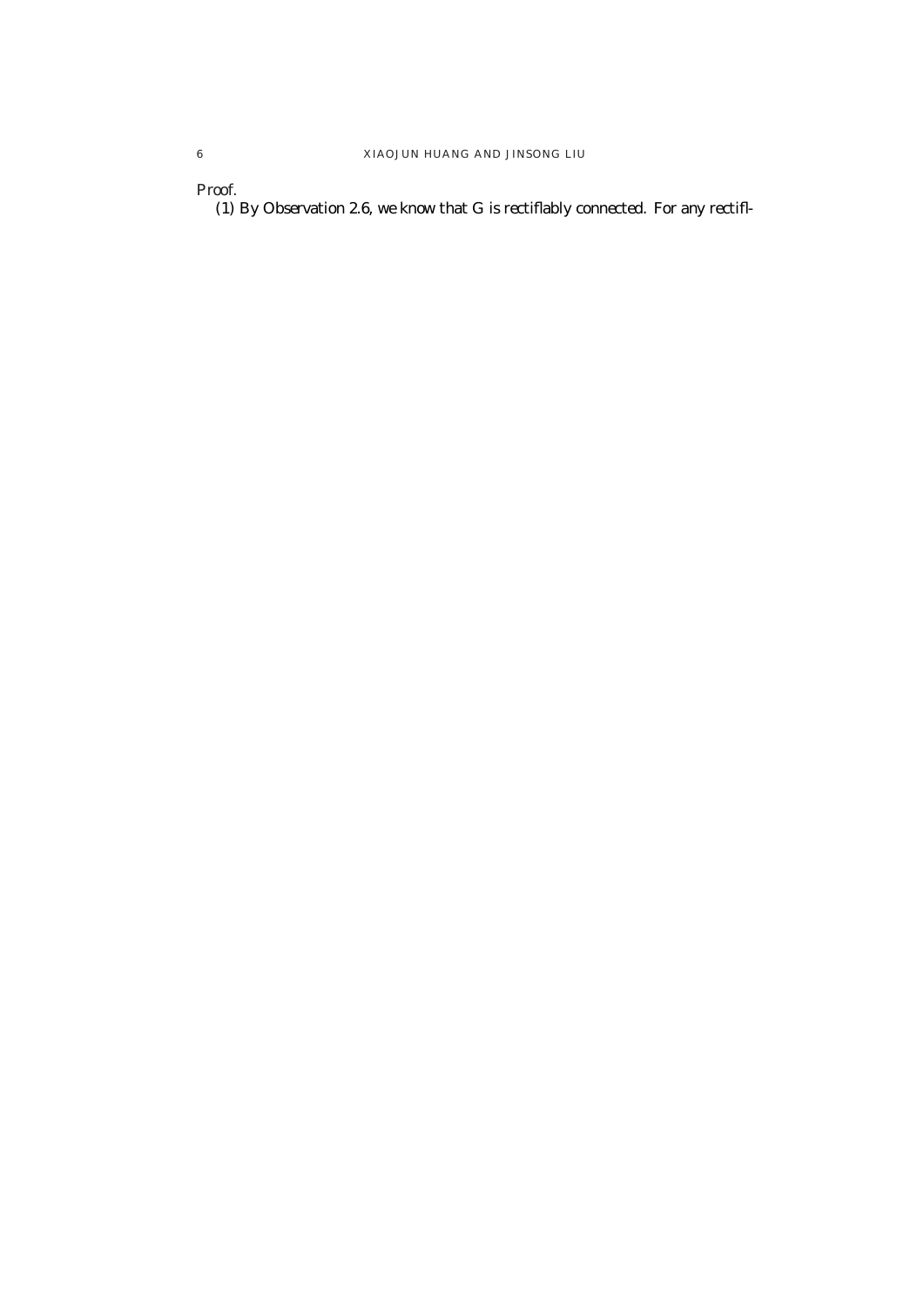Therefore, it follows

 $I_{qh} ($   $^{\circ}$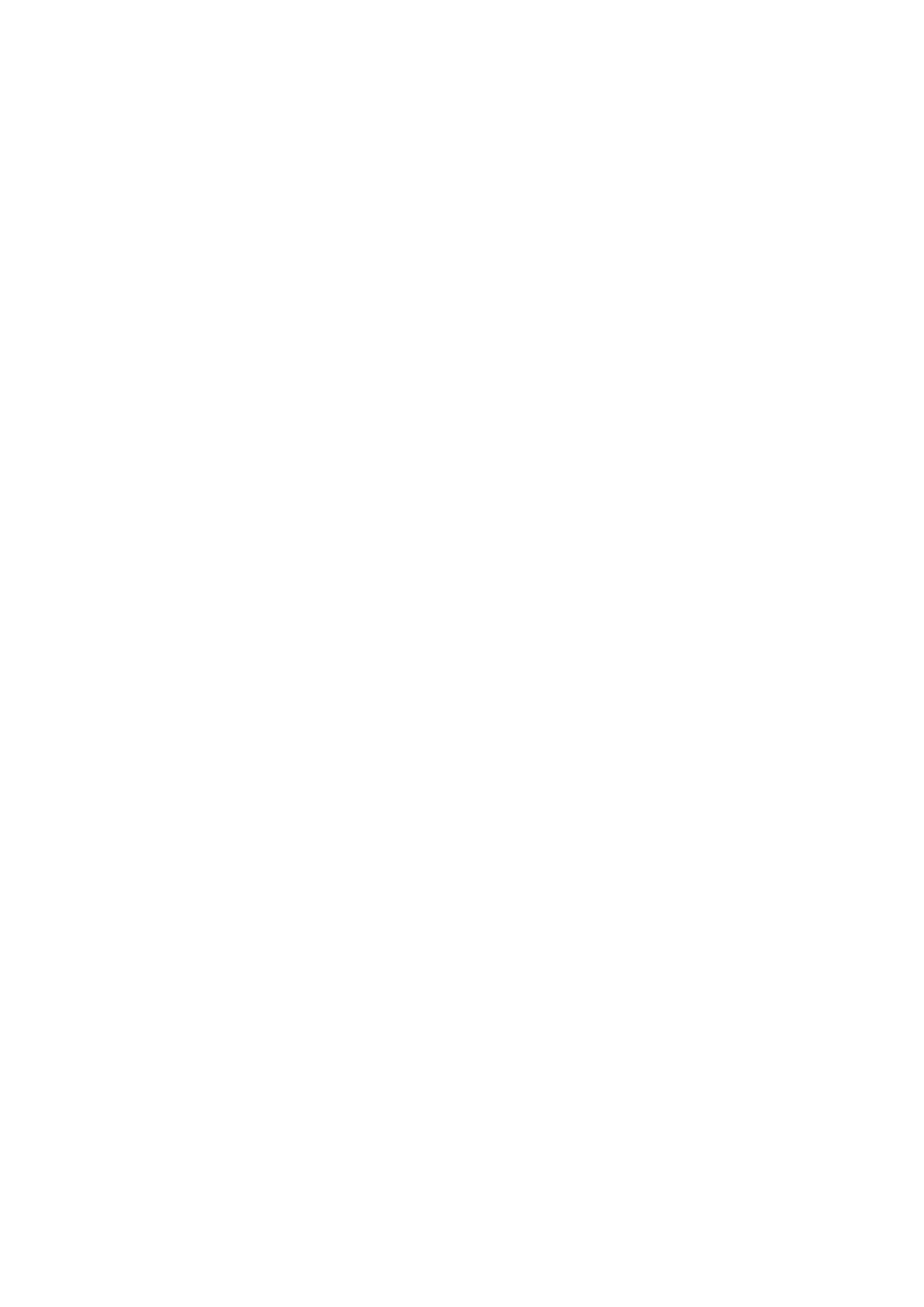(2) Let  $a \not\in$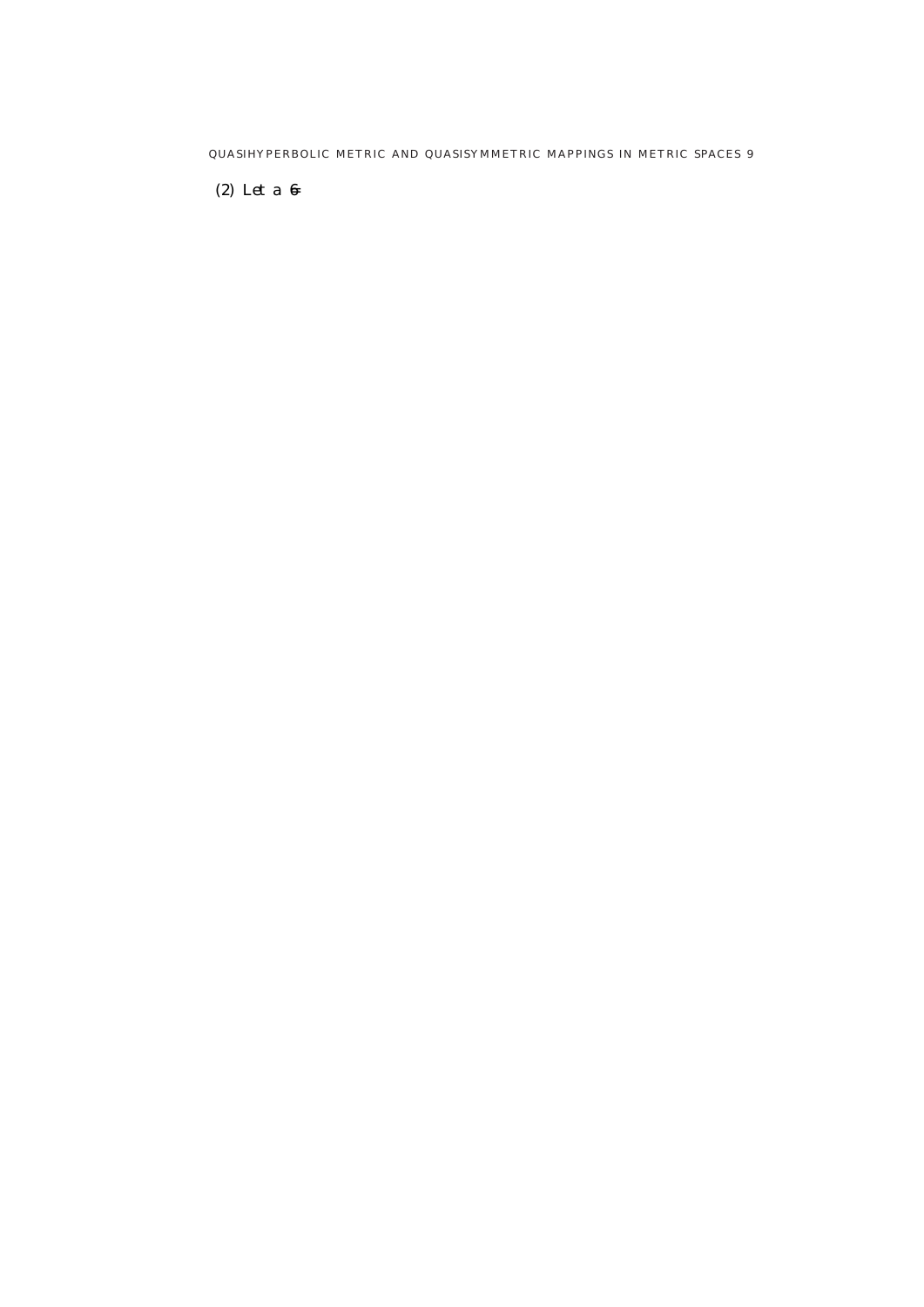Let  $X/Y$  be  $c/C^0$ -quasiconvex metric spaces and let  $G = X/G$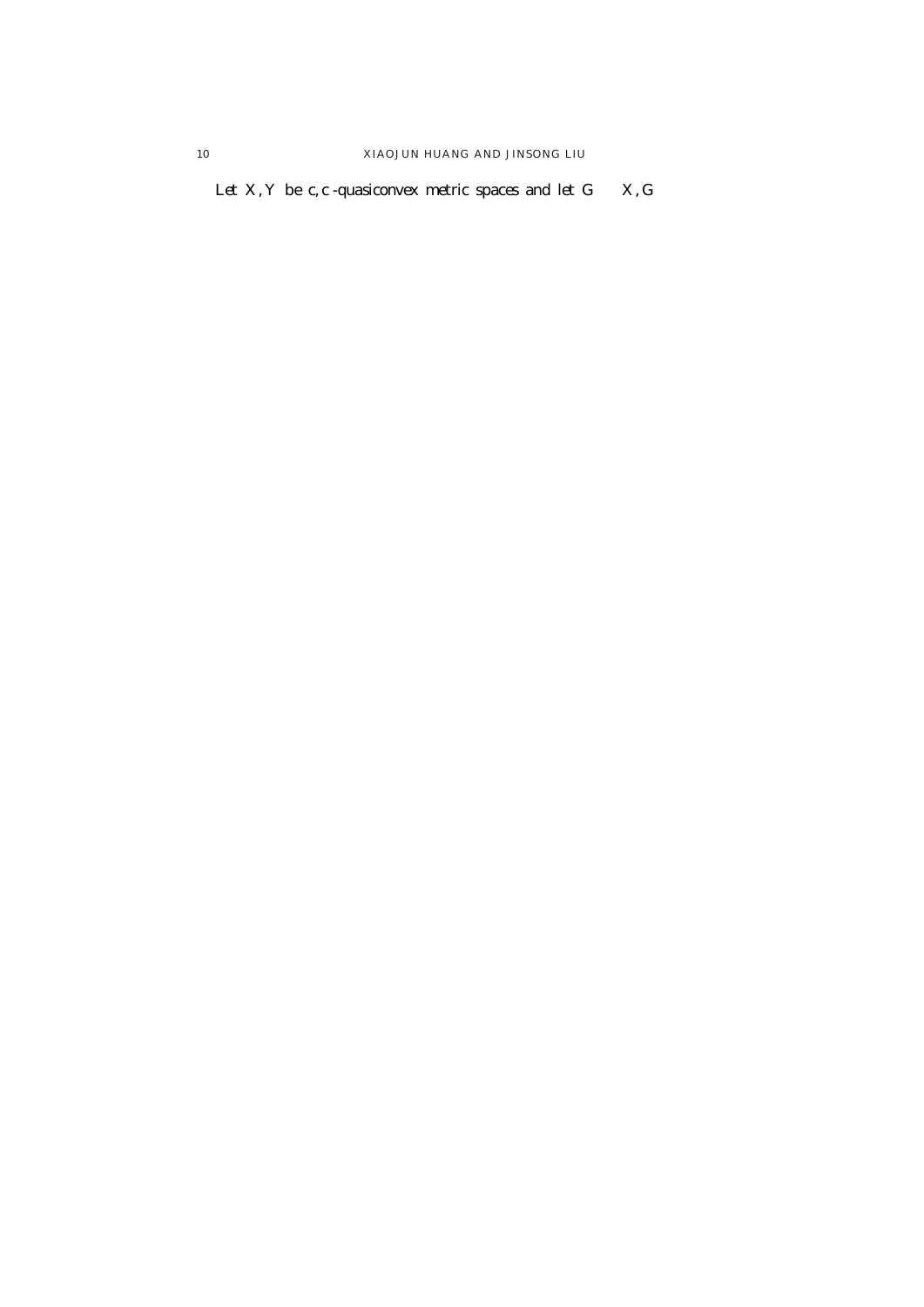Hence, by the de<sup>-</sup>nition of quasisymmetry, we have

 $j f(y)$   $j f(c)$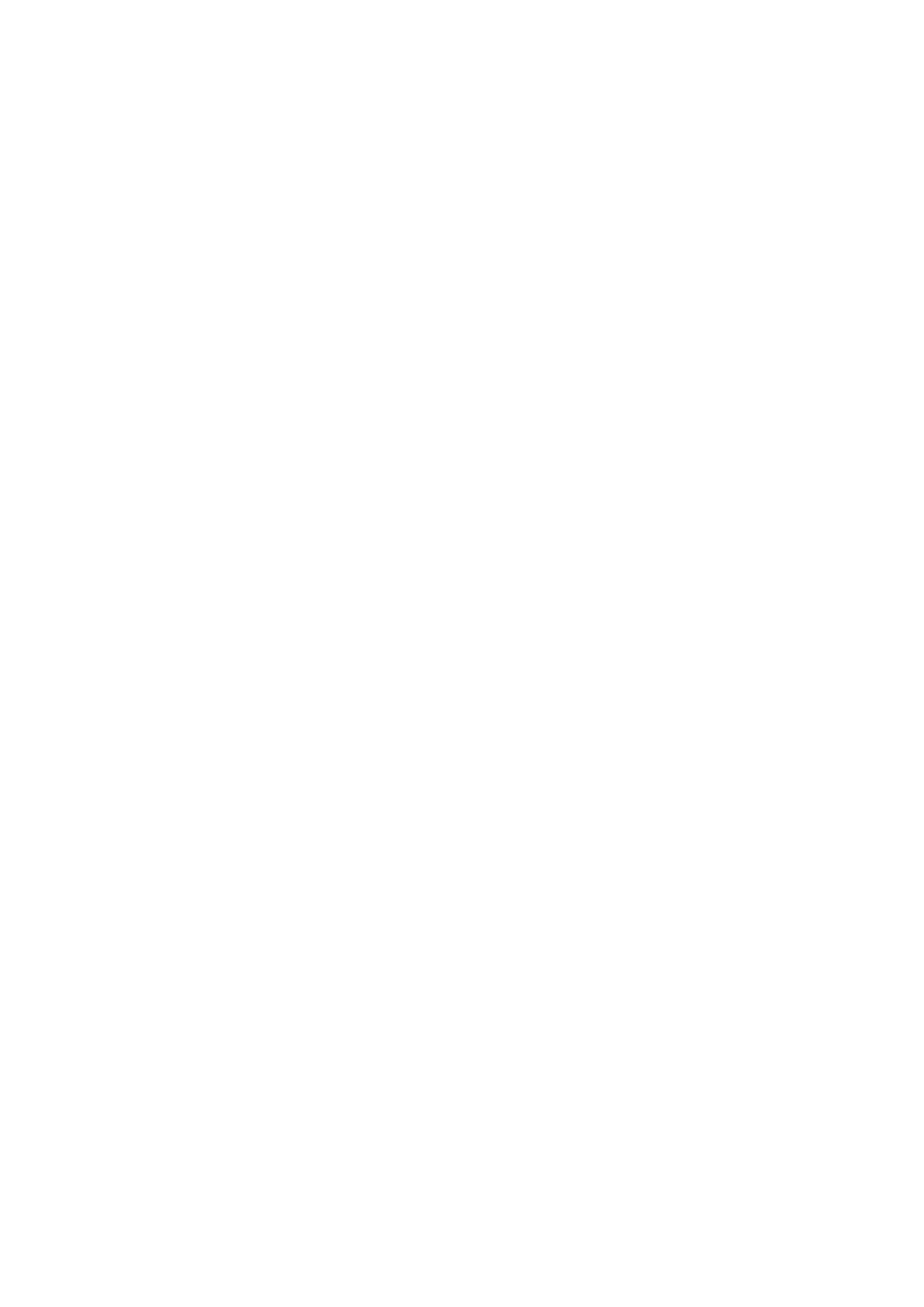From the Step 1 of the proof of Theorem 1.6, we know that  $f$  has  $^{1}$ 2H<sup>2</sup>(H+1);3 ¢ ring property. In view of the fact 3  $r_j$   $\,$   $\,$   $\pm$  (x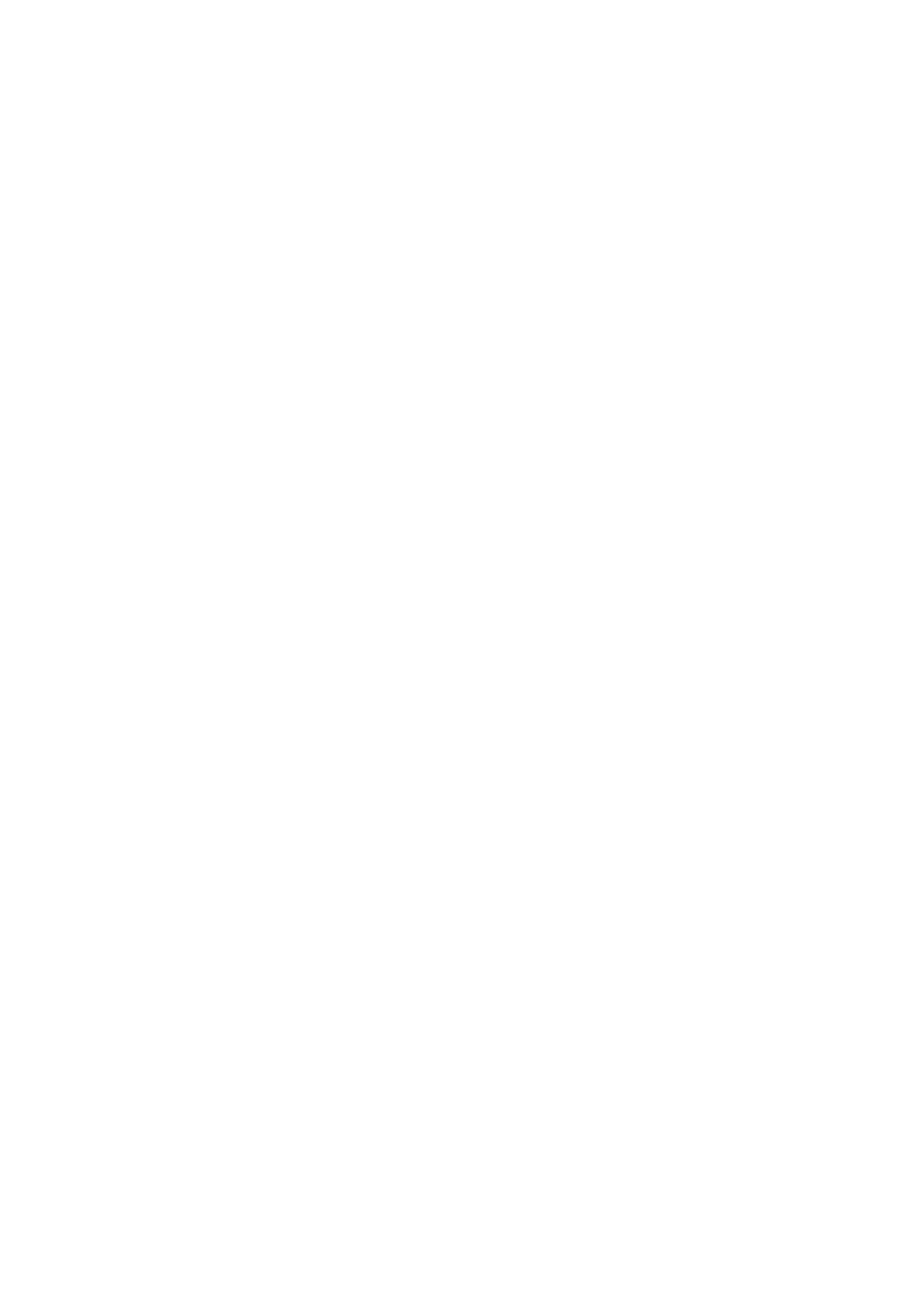where  $p$ 

18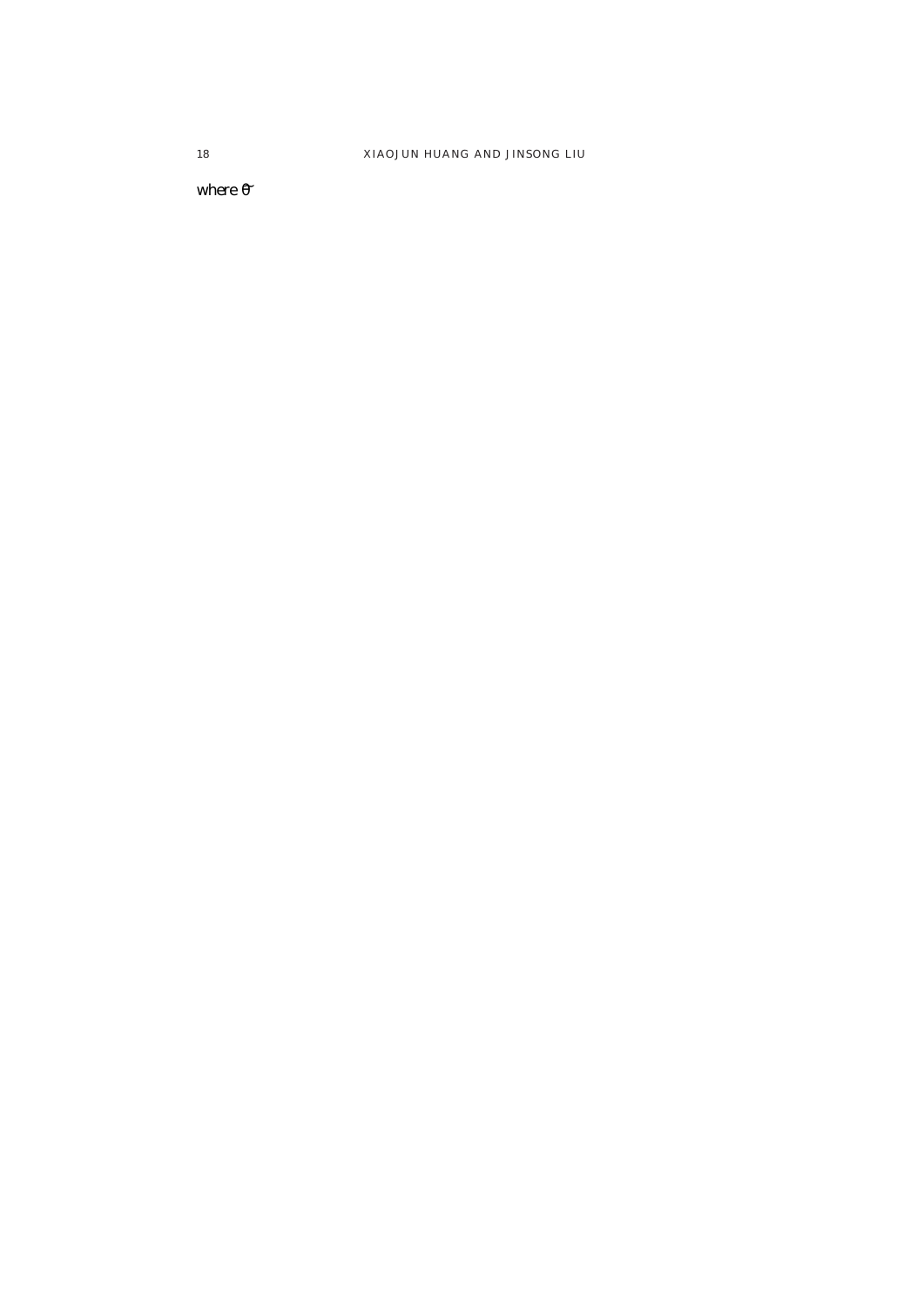Step 5.1. We show that

 $(5.2)$ ³  $f(B_0)$ ;  $G^{\theta}$ nf $(\mathcal{B}_0 U_0)$  $\overline{\phantom{a}}$  $> 3R$  and  $3R < \pm G$ ¡  $f(x)$ ¢ :

From Fact 3.1, it follows that

$$
G^{\theta}n f^{\theta} \otimes U_0^{\theta} G
$$

Suppose that  $y_0$  2  $f(B_G)$  and z 2  $G^{\ell} n f^{\overline{\ell}}$  $\mathcal{B}_0$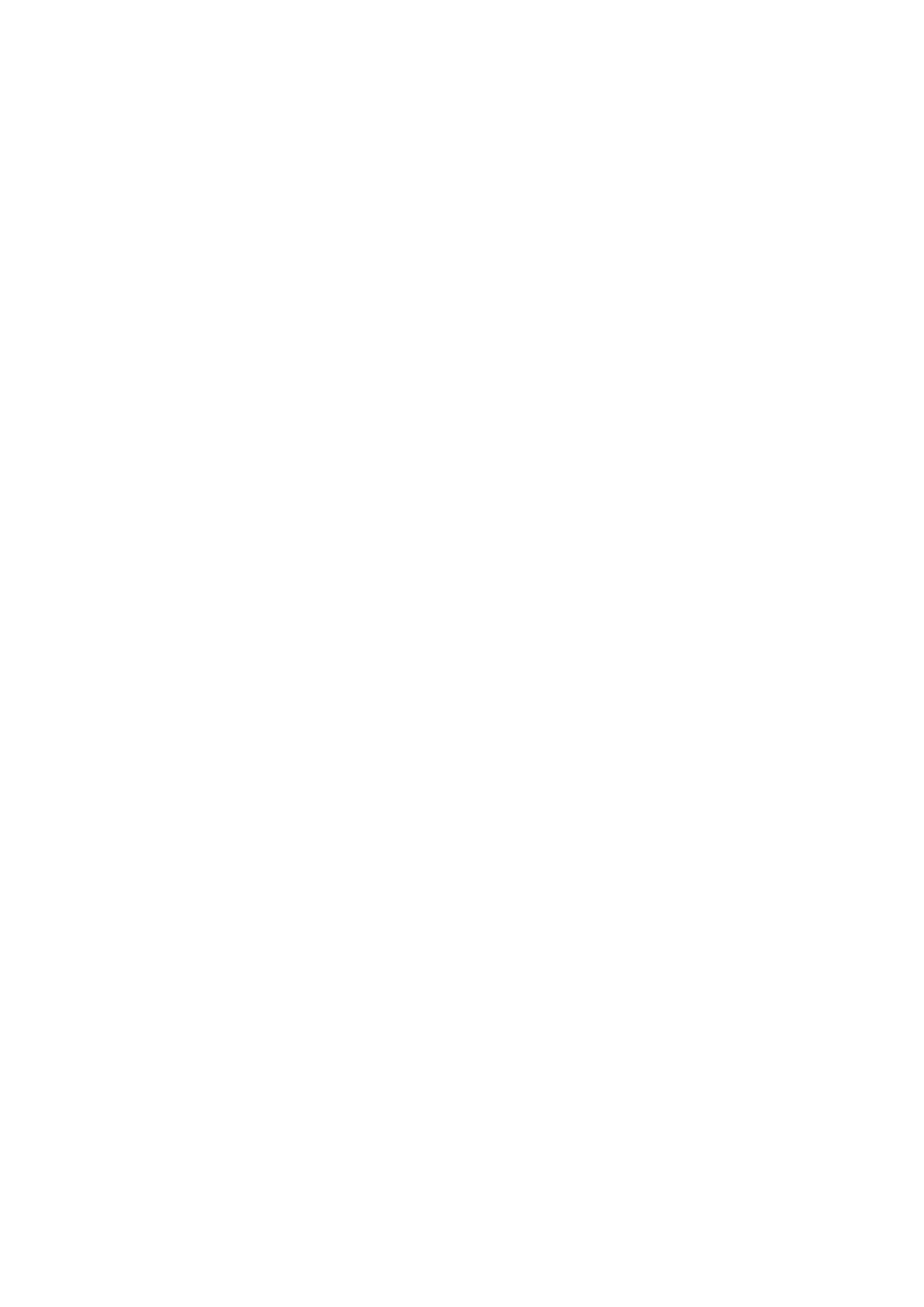

## 6. Appendix

For the sake of completeness, we give an example to show that the assumption of non-cut-point in Theorem 1.8 is necessary.

Example 6.1. For each positive integer  $n = 1$ , we de ne the functions  $f_n(x)$  on  $[0, 1]$  as follows:  $\overline{a}$ 

$$
f_n(x) = \begin{cases} \n\infty & \text{for } x \geq [0; \frac{1}{2}] \\ \n\cdot & x + \frac{n_1}{2} \quad \text{for } x \geq [\frac{1}{2}, 1]. \n\end{cases}
$$

Let  $X = R = Y$  and  $G = (0, 1) = G^0$ . De ne a homeomorphism  $f: 1^x$  8